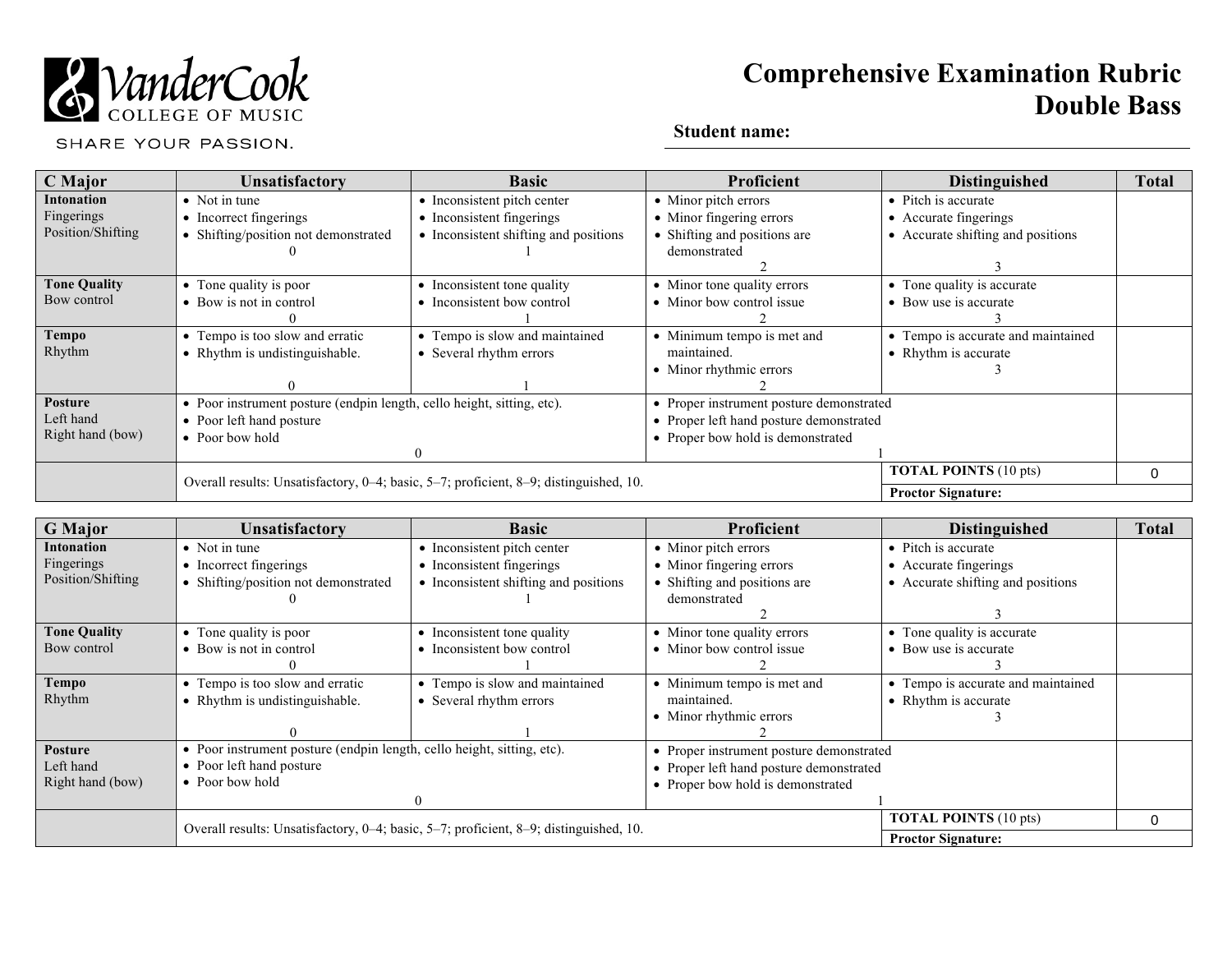

# **Comprehensive Examination Rubric Double Bass**

SHARE YOUR PASSION.

## **Student name:**

| <b>D</b> Major      | Unsatisfactory                                                                        | <b>Basic</b>                          | Proficient                               | <b>Distinguished</b>               | <b>Total</b> |
|---------------------|---------------------------------------------------------------------------------------|---------------------------------------|------------------------------------------|------------------------------------|--------------|
| Intonation          | • Not in tune                                                                         | • Inconsistent pitch center           | • Minor pitch errors                     | • Pitch is accurate                |              |
| Fingerings          | • Incorrect fingerings                                                                | • Inconsistent fingerings             | • Minor fingering errors                 | • Accurate fingerings              |              |
| Position/Shifting   | • Shifting/position not demonstrated                                                  | • Inconsistent shifting and positions | • Shifting and positions are             | • Accurate shifting and positions  |              |
|                     |                                                                                       |                                       | demonstrated                             |                                    |              |
|                     |                                                                                       |                                       |                                          |                                    |              |
| <b>Tone Quality</b> | • Tone quality is poor                                                                | • Inconsistent tone quality           | • Minor tone quality errors              | • Tone quality is accurate         |              |
| Bow control         | • Bow is not in control                                                               | • Inconsistent bow control            | • Minor bow control issue                | • Bow use is accurate              |              |
|                     |                                                                                       |                                       |                                          |                                    |              |
| <b>Tempo</b>        | • Tempo is too slow and erratic                                                       | • Tempo is slow and maintained        | • Minimum tempo is met and               | • Tempo is accurate and maintained |              |
| Rhythm              | • Rhythm is undistinguishable.                                                        | • Several rhythm errors               | maintained.                              | • Rhythm is accurate               |              |
|                     |                                                                                       |                                       | • Minor rhythmic errors                  |                                    |              |
|                     |                                                                                       |                                       |                                          |                                    |              |
| Posture             | • Poor instrument posture (endpin length, cello height, sitting, etc).                |                                       | • Proper instrument posture demonstrated |                                    |              |
| Left hand           | • Poor left hand posture                                                              |                                       | • Proper left hand posture demonstrated  |                                    |              |
| Right hand (bow)    | $\bullet$ Poor bow hold                                                               |                                       | • Proper bow hold is demonstrated        |                                    |              |
|                     |                                                                                       |                                       |                                          |                                    |              |
|                     |                                                                                       |                                       |                                          | <b>TOTAL POINTS (10 pts)</b>       |              |
|                     | Overall results: Unsatisfactory, 0-4; basic, 5-7; proficient, 8-9; distinguished, 10. |                                       |                                          | <b>Proctor Signature:</b>          |              |

| A Major             | Unsatisfactory                                                                        | <b>Basic</b>                          | Proficient                               | <b>Distinguished</b>               | <b>Total</b> |
|---------------------|---------------------------------------------------------------------------------------|---------------------------------------|------------------------------------------|------------------------------------|--------------|
| <b>Intonation</b>   | $\bullet$ Not in tune                                                                 | • Inconsistent pitch center           | • Minor pitch errors                     | • Pitch is accurate                |              |
| Fingerings          | • Incorrect fingerings                                                                | • Inconsistent fingerings             | • Minor fingering errors                 | • Accurate fingerings              |              |
| Position/Shifting   | • Shifting/position not demonstrated                                                  | • Inconsistent shifting and positions | • Shifting and positions are             | • Accurate shifting and positions  |              |
|                     |                                                                                       |                                       | demonstrated                             |                                    |              |
|                     |                                                                                       |                                       |                                          |                                    |              |
| <b>Tone Quality</b> | • Tone quality is poor                                                                | • Inconsistent tone quality           | • Minor tone quality errors              | • Tone quality is accurate         |              |
| Bow control         | • Bow is not in control                                                               | • Inconsistent bow control            | • Minor bow control issue                | • Bow use is accurate              |              |
|                     |                                                                                       |                                       |                                          |                                    |              |
| <b>Tempo</b>        | • Tempo is too slow and erratic                                                       | • Tempo is slow and maintained        | • Minimum tempo is met and               | • Tempo is accurate and maintained |              |
| Rhythm              | • Rhythm is undistinguishable.                                                        | • Several rhythm errors               | maintained.                              | • Rhythm is accurate               |              |
|                     |                                                                                       |                                       | • Minor rhythmic errors                  |                                    |              |
|                     |                                                                                       |                                       |                                          |                                    |              |
| <b>Posture</b>      | • Poor instrument posture (endpin length, cello height, sitting, etc).                |                                       | • Proper instrument posture demonstrated |                                    |              |
| Left hand           | • Poor left hand posture                                                              |                                       | • Proper left hand posture demonstrated  |                                    |              |
| Right hand (bow)    | $\bullet$ Poor bow hold                                                               |                                       | • Proper bow hold is demonstrated        |                                    |              |
|                     |                                                                                       |                                       |                                          |                                    |              |
|                     |                                                                                       |                                       |                                          | <b>TOTAL POINTS (10 pts)</b>       | 0            |
|                     | Overall results: Unsatisfactory, 0-4; basic, 5-7; proficient, 8-9; distinguished, 10. |                                       |                                          | <b>Proctor Signature:</b>          |              |